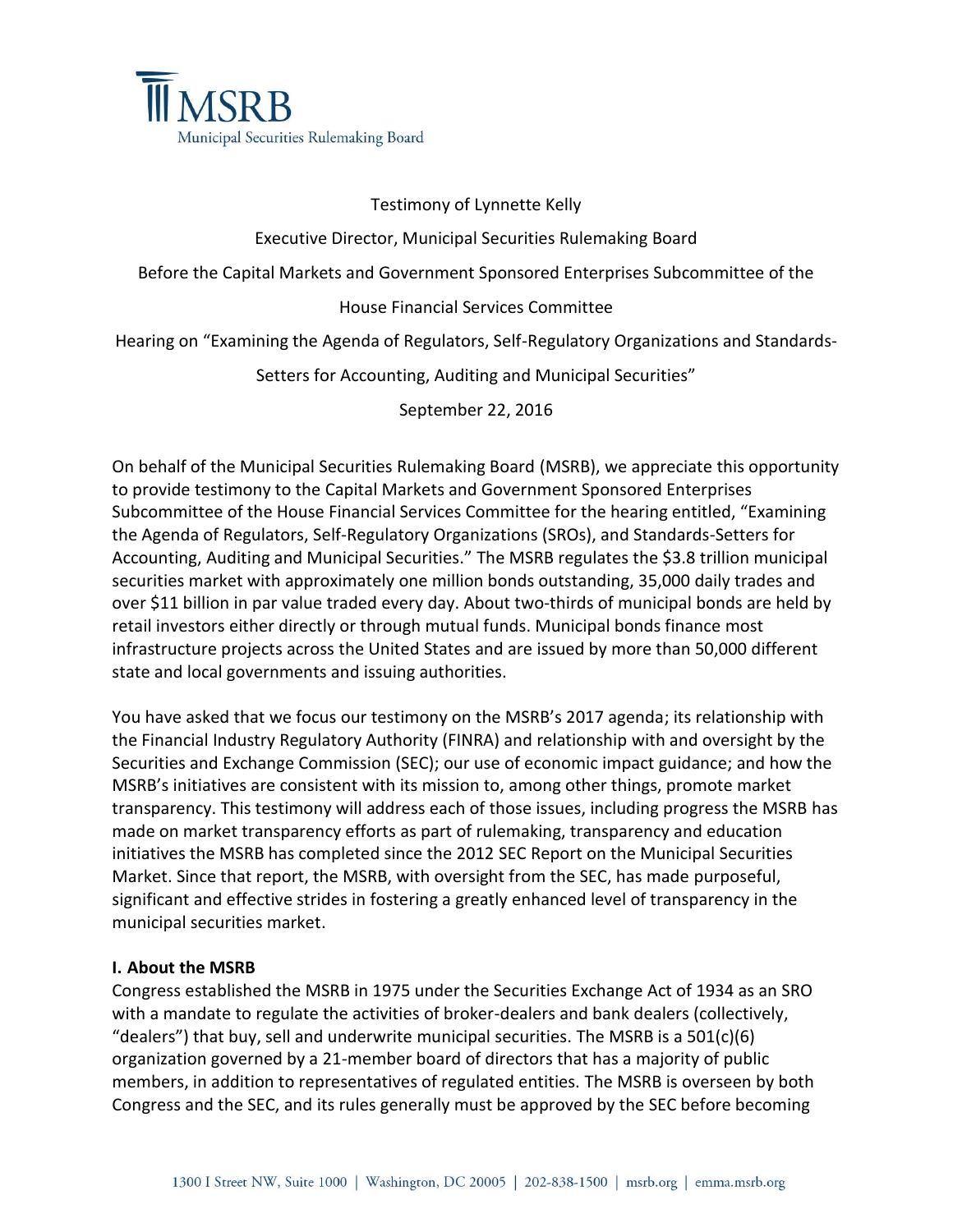effective. The MSRB's mission is to protect investors, state and local government issuers, other municipal entities and the public interest by promoting a fair and efficient municipal market through: (1) establishing rules for dealers and municipal advisors; (2) collecting and disseminating market information; and (3) engaging in market leadership, outreach and education.

MSRB rules can be categorized as: (1) professional qualification rules that establish core standards for conducting business; (2) fair practice rules that protect investors, municipal entities, obligated persons and the general public; (3) uniform practice rules that ensure consistent behavior of regulated entities in the marketplace; (4) market transparency rules that provide for the complete and timely flow of information to the marketplace; and (5) regulated entity administration rules that set internal requirements for firms. The MSRB is not authorized to examine for compliance with or to enforce these rules; rather, the MSRB plays a supporting role to the regulatory agencies that do enforce its rules, including the SEC, FINRA and bank regulators. That supporting role entails providing training on MSRB rules for examiners, analyzing and sharing market data, providing rule interpretations, sponsoring a dedicated website that gives enforcement agencies direct access to information on dealer activities (Regulator Web), and preparing routine and customized data reports.

Congress expanded the MSRB's authority under the Dodd-Frank Wall Street Reform and Consumer Protection Act (Dodd-Frank Act) to include the regulation of municipal advisors professionals that municipal entities may hire to act in a fiduciary capacity to provide advice regarding the issuance of municipal bonds or on municipal financial products. Simultaneous with this new authority to regulate municipal advisors, Congress expanded the MSRB's original mandate to protect investors to include the protection of municipal entities. Currently, the MSRB is regulating 675 registered municipal advisor firms and 1,454 registered dealers.

It is important to note that neither the MSRB's original mandate nor expanded mandate to protect municipal entities authorizes the MSRB to regulate issuers of municipal securities. MSRB rules apply only to dealers and municipal advisors. Therefore, in order to fulfill its mandate to protect investors and municipal entities beyond the protection afforded by its rules for financial professionals, the MSRB engages in two additional activities: supporting market transparency, and conducting education and outreach.

With respect to market transparency, the MSRB provides free, public access through its Electronic Municipal Market Access (EMMA®) website to municipal bond offering documents, continuing disclosures, trade data, credit ratings and other information. Through the EMMA platform, issuers and investors can better understand the trading activity, terms, characteristics, pricing and risks of a particular municipal security, and retail and professional investors enjoy equal access to this information.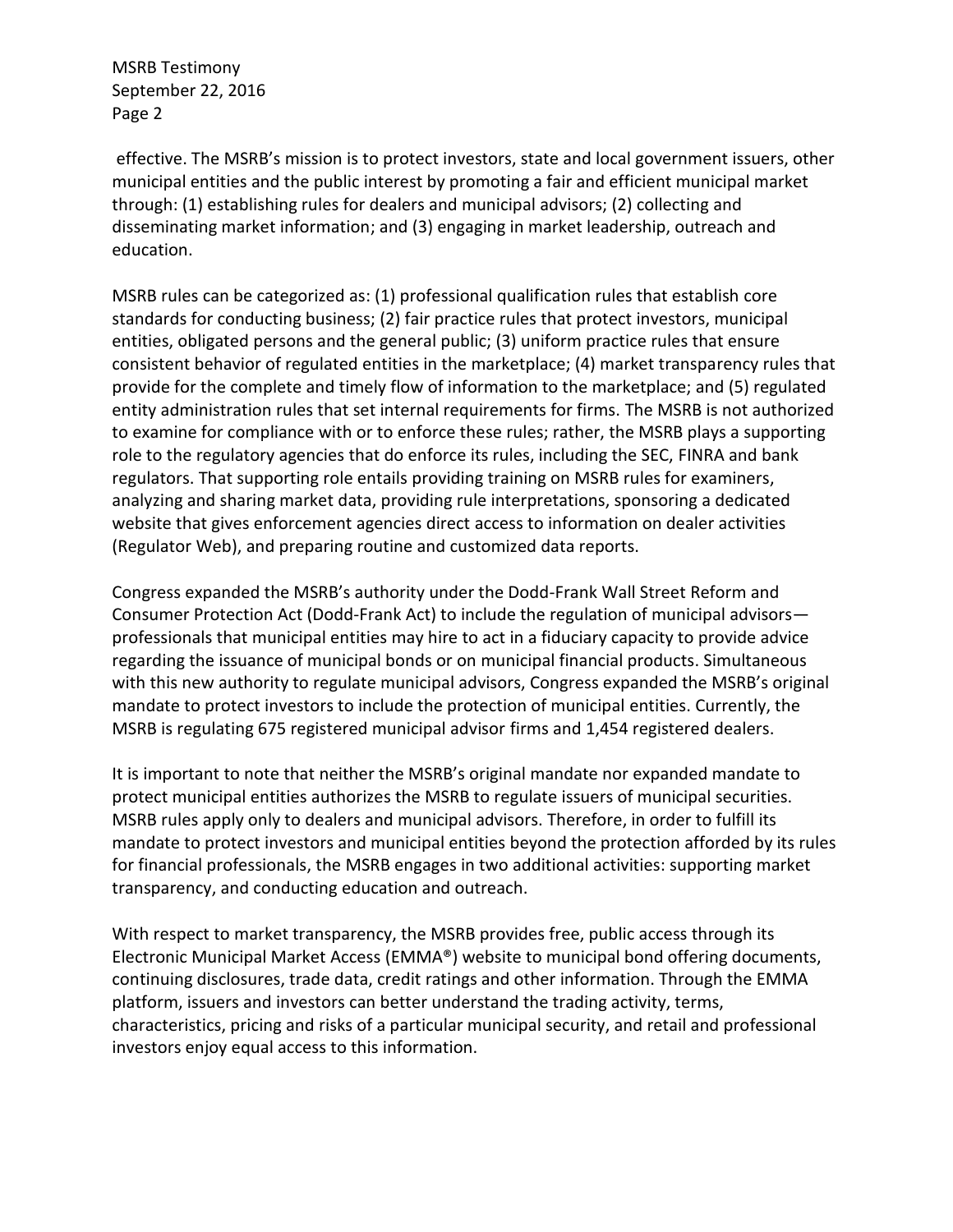Through its education program, the MSRB serves as a trusted and objective resource on the municipal market. Its education efforts include frequent presentations and outreach to market stakeholders, including investors, issuers, dealers, municipal advisors and others, on rulemaking developments and market information. The online MSRB Education Center organizes resources by topic and target audience providing videos, webinars, fact sheets and a significant library of educational resources.

The MSRB recognizes the great responsibility of having been entrusted with regulation of the \$3.8 trillion municipal securities market, and part of fulfilling that trust is a meticulous organizational focus on internal operations and prudent financial management. The MSRB's operations are funded primarily by assessments and fees on regulated entities: dealers and municipal advisors engaged in municipal securities activities and municipal advisory activities. The MSRB also receives revenue for subscriptions to certain market data products. Although the MSRB does not enforce its own rules, the SEC and FINRA share with the MSRB, according to statute, a portion of the fine revenues they assess and collect for violations of MSRB rules, which the MSRB applies to market transparency and education but not to rulemaking efforts.

To assure proper stewardship of the assessments and fees collected each year, the MSRB Board of Directors sets the organization's strategic direction—which entails a comprehensive strategic review every two years, and approval of a strategic plan and operating plan each year—and reviews organizational performance each quarter. The MSRB's strategic and operating plans are living documents that are modified based upon changing market conditions and policy developments, and closely followed. These plans inform an internal controls framework for risk management.

One result of consistent internal reviews and Board oversight has been the rebate of fees and assessments to regulated entities when certain budget targets were met. In 2014, the MSRB distributed a discretionary technology fee rebate to eligible dealers because the technology fund had reached targeted levels. In 2015, the MSRB undertook a holistic review of fees and at its July 2016 board meeting, approved a rebate distribution of excess reserves that had resulted from underwriting and trading volumes that exceeded budgeted levels as well as careful management of expenses.

#### **II. Coordination with the SEC and FINRA**

The MSRB undertakes significant coordination efforts on both a statutorily mandated and prudential basis with the SEC, FINRA and banking regulators, all of which enforce MSRB rules. The MSRB and the SEC meet on a monthly basis for discussions led by either the Office of Municipal Securities or the Office of Compliance Inspections and Examinations and attended by professionals across SEC departments. Semiannually, as required by the Dodd-Frank Act, the MSRB, SEC and FINRA meet jointly to discuss regulatory activities and share information about interpretations of MSRB rules and the examination and enforcement of compliance with those rules. The MSRB, SEC and FINRA also meet annually regarding the registration and examination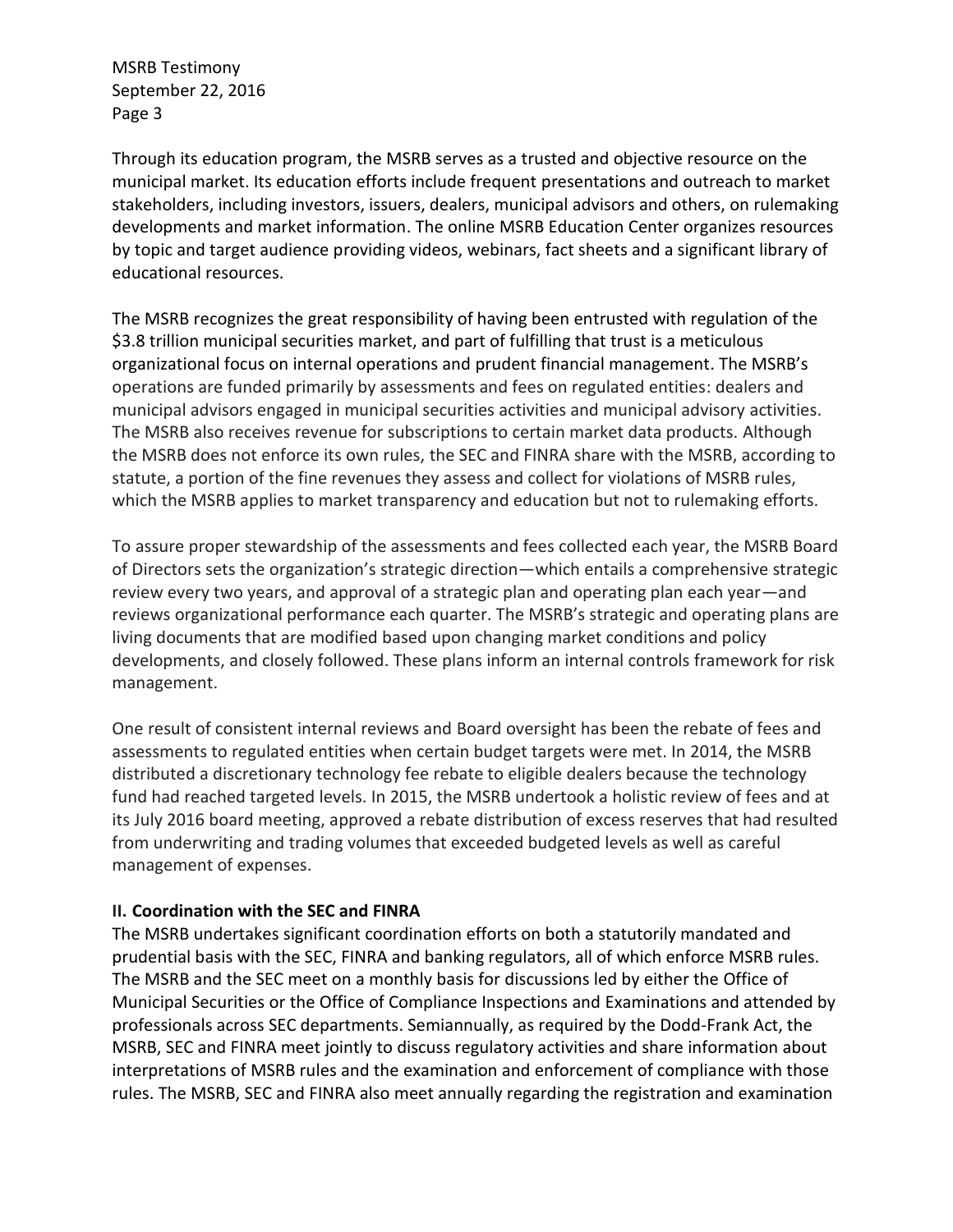of municipal advisors. Finally, FINRA and the MSRB meet on a bimonthly basis to discuss FINRA's surveillance program, areas of potential MSRB rulemaking, technology and FINRA's riskbased examination program, and on an annual basis to collaborate on an annual risk-based examination plan and for a closing meeting to discuss significant findings and report on disciplinary actions. The MSRB meets on a semiannual basis with bank regulatory agencies as well to review recent rulemaking initiatives.

These coordination efforts, supplemented by ongoing conversations and a periodic regulator summit hosted by MSRB to share key information among all relevant regulators, have only increased in the wake of a significant effort to consider and act upon, as appropriate, the recommendations of the SEC's 2012 Report on the Municipal Securities Market (2012 Report). These information-sharing initiatives greatly assist the MSRB as it does not have "boots on the ground" for auditing or enforcement and might not have first-hand knowledge of whether the effectiveness of its rules is being eroded or whether more training, education or guidance is needed. Not only do the discussions among regulators reveal where new or stronger rules may be needed, but they also help the MSRB improve, consolidate and harmonize its rules with other regulators, where appropriate, resulting in greater regulatory efficiency.

#### **III. MSRB Progress on Market Transparency and Regulatory Efficiency**

The SEC's 2012 Report set an important tone and direction for policymaking in the municipal securities arena. Two broad objectives of that report were enhancing market structure and improving disclosure practices–both of which are designed to improve market transparency. In fulfilling those objectives, the MSRB has sought to promote regulatory efficiency both through the integration of economic analysis in its rulemaking process and the consolidation of or improvements to existing rules for the sake of clarity and reducing undue burdens on regulated entities. Attached to this testimony is a comprehensive MSRB "report card" that shows progress the MSRB has made on numerous initiatives aligned with recommendations of the 2012 Report. These include nine new EMMA features to give retail investors better access to pricing and other information on municipal securities; six new EMMA features to facilitate improved disclosure practices; six rules codified, revised or clarified to promote regulatory efficiency; and the development of best execution, mark-up disclosure and other rules. This testimony highlights the MSRB's progress on those initiatives most relevant to the Committee's request that we focus on the topics of market transparency and regulatory efficiency.

#### **A. Market Transparency**

 $\overline{a}$ 

In February 2012, the MSRB published a Long-Range Plan for Market Transparency Products, which is currently being reviewed and updated as part of the MSRB's strategic planning process. The SEC's 2012 Report echoed many aspects of this plan and the MSRB has made progress on multiple fronts resulting in greater market transparency. Given the size and scope of the municipal market,<sup>1</sup> the MSRB achieves its market transparency objectives through

 $1$  On average, over \$10.4 billion in 35,000 trades exchanged hands every day through the first eight months of 2016.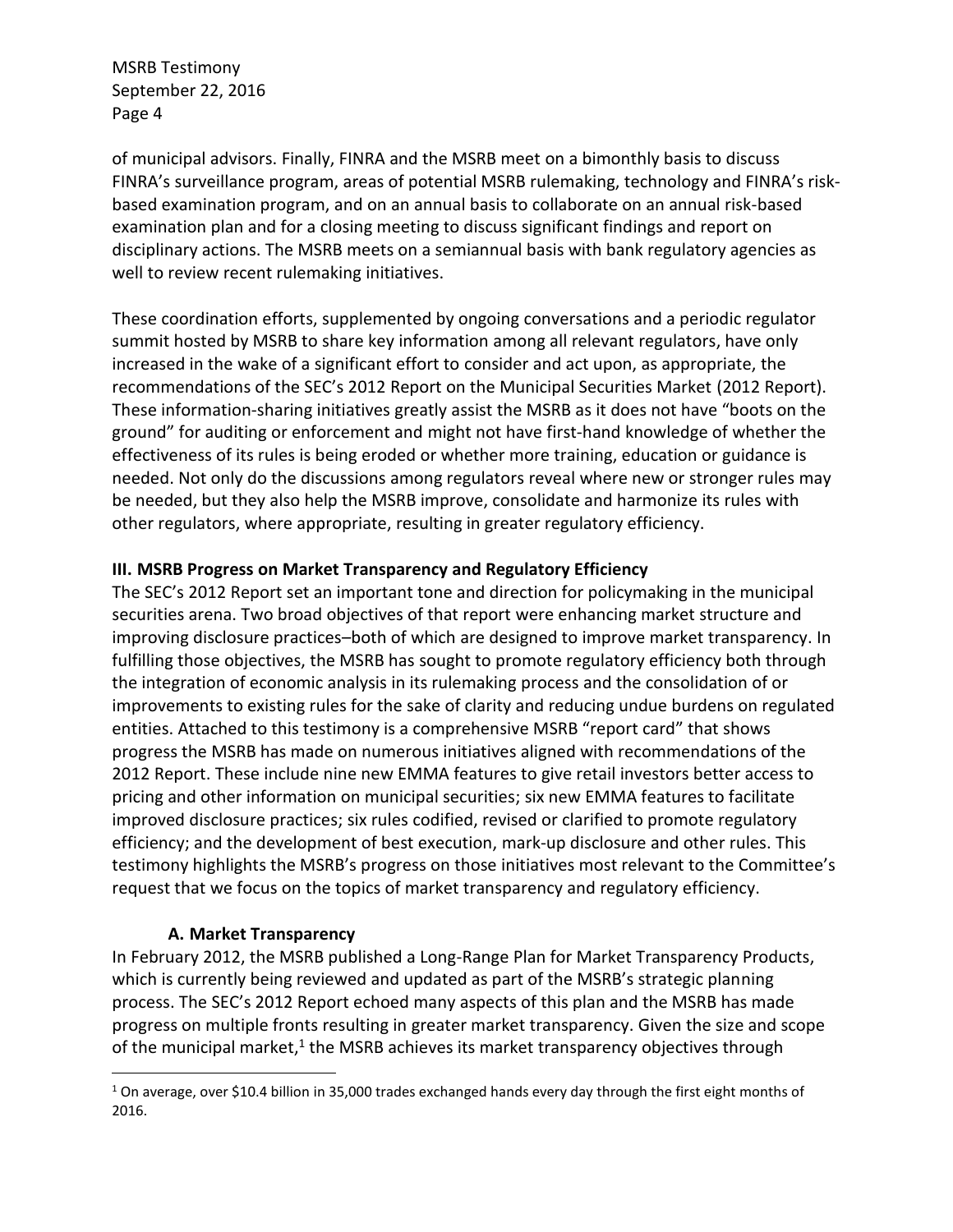rulemaking, operation of the EMMA website and initiatives to encourage more timely and complete disclosure by municipal entities, as detailed below.

### **i. Market Transparency through Rulemaking**

With respect to rulemaking that advances transparency, many rules are intended to ensure retail investors have a more transparent view of the market. In that regard, the MSRB has filed with the SEC for its approval a significant new rule on the topic of mark-up disclosures. The MSRB's rule filing proposes amendments to MSRB Rule G-15 that would require brokers, dealers and municipal securities dealers to disclose mark-ups and mark-downs to retail customers on certain principal transactions. The rule filing also proposes amendments to Rule G-30 to provide guidance to dealers on establishing the prevailing market price of a security for the purpose of calculating their compensation. Because of the significance of the proposed rule, the MSRB included extensive explanation of its intent with respect to how the rule would apply to different trading situations and the practical realities of the unique municipal market, which has approximately one million individual bonds outstanding, the majority of which do not trade frequently. The rule filing on mark-up disclosure was the result of coordination with FINRA and the SEC, and FINRA has filed a parallel proposal for corporate bonds with the SEC.

In another effort to protect investors and promote market efficiency, MSRB Rule G-18 on best execution of customer orders or inquiries became effective in December 2015. The rule requires brokers and dealers to use reasonable diligence to determine the best market for a customer's security and to buy or sell the security in that market so that the resulting price to the customer is as favorable as possible under prevailing market conditions. The best execution rule is designed to help ensure investors receive fair and reasonable prices for their transactions and better execution quality, while promoting fair competition among brokers and improving market efficiency. The MSRB coordinated closely with the SEC and FINRA in the development of this rule and the publication of implementation guidance to achieve consistency, as appropriate, in the obligations for the municipal and corporate bond markets, with the goal of promoting regulatory efficiency across the fixed income markets.

#### **ii. Market Transparency through EMMA**

The MSRB has undertaken significant efforts under its Long-Range Plan for Market Transparency Products to bolster municipal market transparency, primarily through its EMMA website, the official repository for information on virtually all municipal bonds. Launched in 2008, EMMA has since rapidly expanded the information it makes freely available to investors and others. By 2012, EMMA features included:

- A primary market disclosure service with official statements, preliminary official statements, related pre-sale document and advance refunding documents;
- A continuing disclosure service providing continuing disclosure documents submitted under Exchange Act Rule 15c2-12 and other voluntarily submitted documents;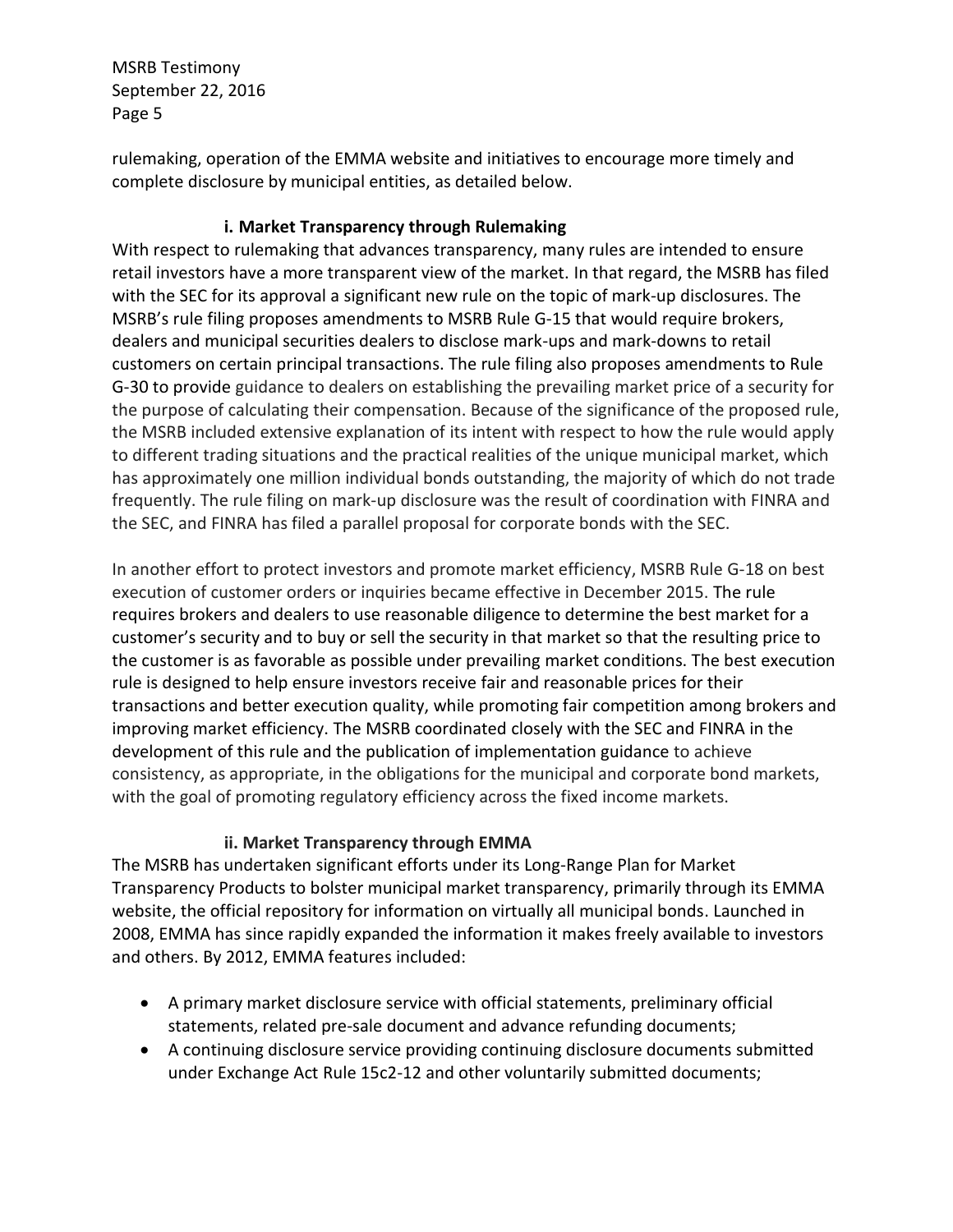- A Real-Time Transaction Reporting System (RTRS)/EMMA trade price transparency service which generally disseminates all trade information within fifteen minutes of the time of trade;
- A feature dedicated to disclosures of political contributions;
- A short-term obligation rate transparency (SHORT) system; and
- Municipal market research services.

The MSRB has also enhanced EMMA by adding analytical tools and resources to improve retail investor access to market information, such as a price discovery tool to help investors find and compare prices of securities with similar characteristics; graphical displays to explore trade data, prices and trends; initial offering price and yield information; expanded access to credit ratings; advanced search functionality; an economic calendar with descriptions of upcoming macroeconomic developments that could have an impact on the trading and issuance of municipal securities; and the ability to receive EMMA alerts to stay current on newly available information about securities.

#### **iii. Market Transparency through Encouraging Timely Disclosures**

One key function served by EMMA is facilitating timely and complete disclosures on the part of municipal entities. When state and local governments issue most types of municipal securities, their underwriters are required under SEC Rule 15c2-12 to reasonably determine that the issuer, or other persons obligated to make payment on the securities, has agreed to provide ongoing disclosures that include updated financial information to investors using the MSRB's EMMA website. The financial and operating status of any issuer of municipal securities is likely to change over time. Whether the changes are positive or negative, disclosing timely, accurate and complete financial information is critical for issuers, investors and the municipal market. Through the first eight months of 2016, EMMA has made publicly available more than 40,000 audited financial statements or CAFRs (Comprehensive Annual Financial Reports) and Annual Financial Information and Operating Data disclosures. The MSRB does not regulate municipal entities, but has a mission to protect investors and municipal entities alike. As such, beyond the protections offered by its rules for financial professionals, the MSRB provides issuers with education resources through its Education Center on MSRB.org and special features on the EMMA website to facilitate timely disclosures, highlight key information and ensure municipal entities can access and monitor market data.

Issuers that regularly provide financial disclosures help protect their future access to capital through the municipal market. In this regard, the Education Center's section "For State and Local Governments" provides extensive resources on the topic of disclosing information to investors to aid issuers in their ability to identify required financial and operational disclosures, and establish disclosure policies and procedures. EMMA is also designed to encourage and facilitate the availability of these disclosures, with features that permit the scheduling of email reminders through EMMA for recurring disclosures and checklists to assist in the process of posting disclosures. The EMMA website also provides for customized issuer homepages that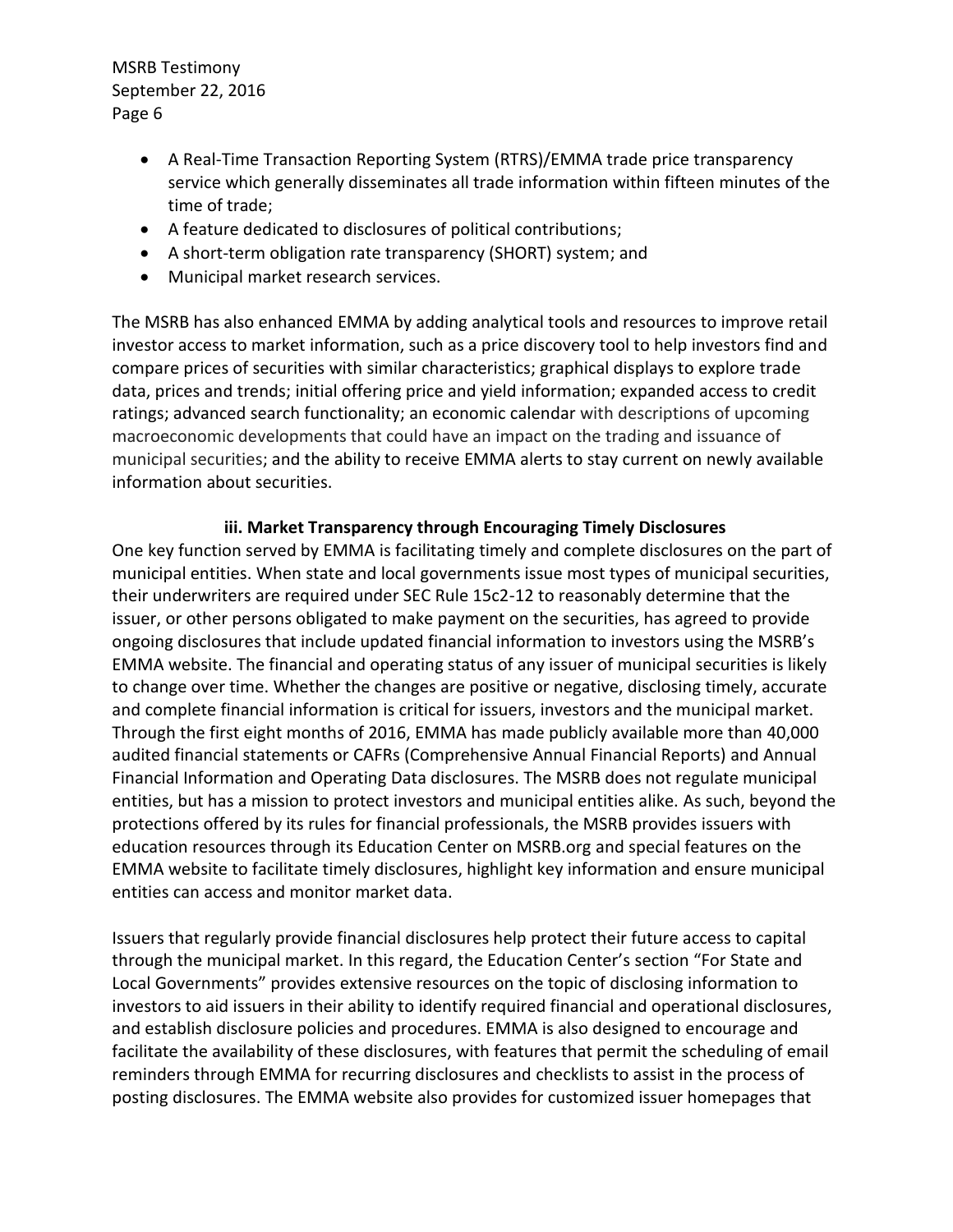give investors access to consolidated information about each issuer's securities, providing a centralized view of trading activity, pre-sale documents, official statements, continuing disclosures and other information. The MSRB takes advantage of many outreach opportunities to stress the importance of complete and timely disclosures, and most recently provided a submission to the Congressional Task Force on Economic Growth in Puerto Rico to highlight the principles and practices Puerto Rico and any municipal securities issuer should consider to ensure timely and complete disclosures.

An emerging policy issue in this area is what the MSRB believes to be insufficient disclosure of bank loans by municipal entities. Bank loans and direct-purchase debt are increasingly used by municipal entities as financing alternatives to the public offering of municipal bonds to fund capital improvement projects or refund outstanding bonds. These debt obligations are not currently subject to the disclosure requirements of SEC Rule 15c2-12, and therefore disclosures about bank loans and alternative financings are not required to be submitted to EMMA. Nonetheless, the MSRB believes that the timely disclosure of material information about any debt or debt-like obligations held by issuers is essential to market transparency and to ensuring a fair and efficient municipal market. Without adequate disclosure of debt or debt-like obligations, bondholders could be unaware of the presence of bank loans that could have an impact on the seniority status of bondholders or could affect the credit or liquidity profile of an issuer. Given these concerns, the MSRB [wrote to the SEC on January 20, 2015](http://www.msrb.org/en/News-and-Events/Press-Releases/2015/MSRB-Urges-SEC-to-Revisit-Municipal-Market-Disclosure-Rule) requesting that the SEC review Rule 15c2-12 to identify ways to enhance the quality and timeliness of information made available to the municipal market, including with regard to a lack of disclosure of bank loans and direct-purchase debt.

In addition to this request, the MSRB published a [Bank Loan Disclosure Market Advisory](http://www.msrb.org/~/media/Files/Regulatory-Notices/Announcements/2015-03.ashx) on January 29, 2015 to alert municipal market participants to the importance of voluntarily posting information on bank loans and other alternative financings to EMMA and to highlight the best practices of industry participants. Finally, on April 4, 2016, the MSRB and FINRA jointly [provided](http://www.msrb.org/~/media/Files/Regulatory-Notices/Announcements/2016-12.ashx)  [guidance](http://www.msrb.org/~/media/Files/Regulatory-Notices/Announcements/2016-12.ashx) to remind broker-dealer firms of their obligations in connection with the private placement of municipal securities, even if such securities are labeled "bank loans."

#### **B. Regulatory Efficiency Initiatives**

#### **i. Economic Analysis**

A key element of the MSRB's efforts to enhance regulatory efficiency and strengthen the effectiveness of its rulemaking process is the further integration of economic analysis into its rulemaking process. In September 2013, the MSRB adopted a policy to more formally integrate economic analysis in its rulemaking process, following the SEC staff's adoption of such guidance in March 2012. The MSRB policy incorporates the principles of the SEC staff's guidance, and consistent with that guidance, identifies four elements of effective regulatory economic analysis: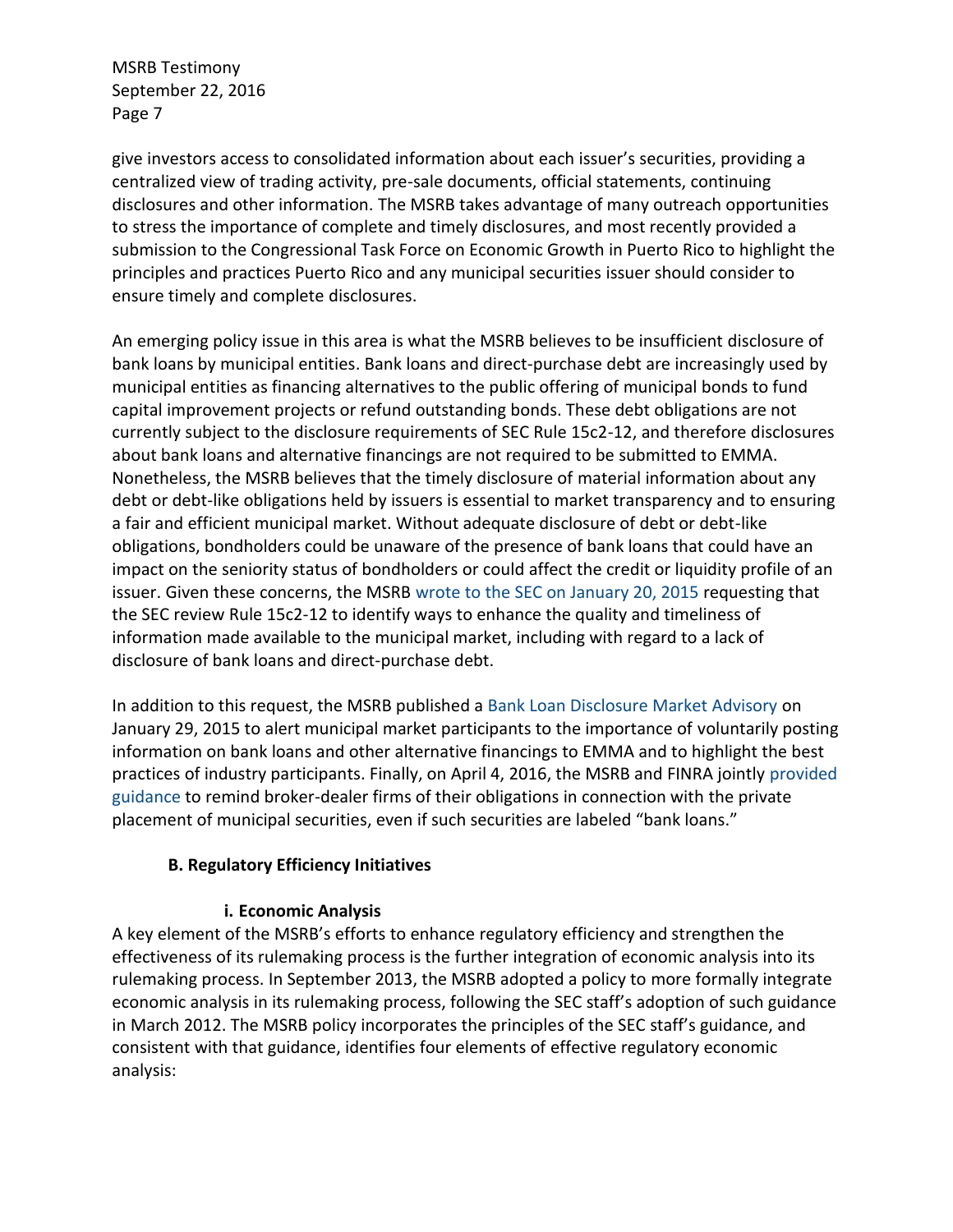- 1) Identifying the need for a proposed rule and explaining how the rule will meet that need;
- 2) Articulating a baseline against which to measure the likely economic impact of the proposed rule;
- 3) Identifying and evaluating alternative regulatory approaches; and
- 4) Assessing the benefits and costs, both quantitative and qualitative, of the proposed rule and the main reasonable alternative regulatory approaches.

Bolstering the effectiveness of this policy, in 2014, the MSRB formed a Market Structure group to consolidate the organization's activities and functions related to market structure, market transparency, economic analysis, research and industry operations. The group includes economic and municipal market professionals with industry experience across disciplines, from trading to sales and operations, to help inform the MSRB's development of regulatory policy.

The MSRB seeks to integrate economic analysis at the earliest possible stages in the rulemaking process. This has allowed us to identify ways in which our rule proposals can be shaped to achieve the greatest benefit at the lowest cost and has helped to ensure that we seek and incorporate any relevant data into the Board's deliberations. If data is not available or costs and benefits cannot reasonably be quantified or quantification is impracticable, an explanation of that determination is included and a qualitative analysis is provided that highlights the strengths and limitations of the analysis. An example of the use of a qualitative analysis is the fact that the MSRB carefully evaluates, clarifies and discusses the potential impact of its rules on smaller-sized dealers and municipal advisor firms.

Economic analysis has helped to inform many MSRB rules, including the new municipal advisor regulatory regime and notably, the MSRB's new rule proposal referenced above that would require dealers to disclose mark-ups and mark-downs to retail customers on certain principal transactions and would provide guidance on prevailing market price for the purpose of calculating mark-ups and mark-downs. Initially, the MSRB proposed what was referred to as a "pricing reference proposal." Based on further analysis of that proposal and the comments received by the MSRB, the MSRB determined that a mark-up disclosure rule, such as the rule recently filed with the SEC for approval, would have comparable or greater benefits for retail investors in the municipal securities market than a pricing reference information disclosure requirement, with fewer costs to the market as a whole.

#### **ii. Streamlining Rules**

Further strengthening its regulatory efficiency initiative, the MSRB has undertaken a multi-year project to review and streamline its rule book. One outcome of this initiative was the consolidation of fair-pricing requirements for customer transactions, parts of which had previously been contained in three separate rules and various interpretive materials. A new, single fair-pricing rule was developed under MSRB Rule G-30, requiring dealers that transact municipal securities with or on behalf of customers to use a "fair and reasonable" standard for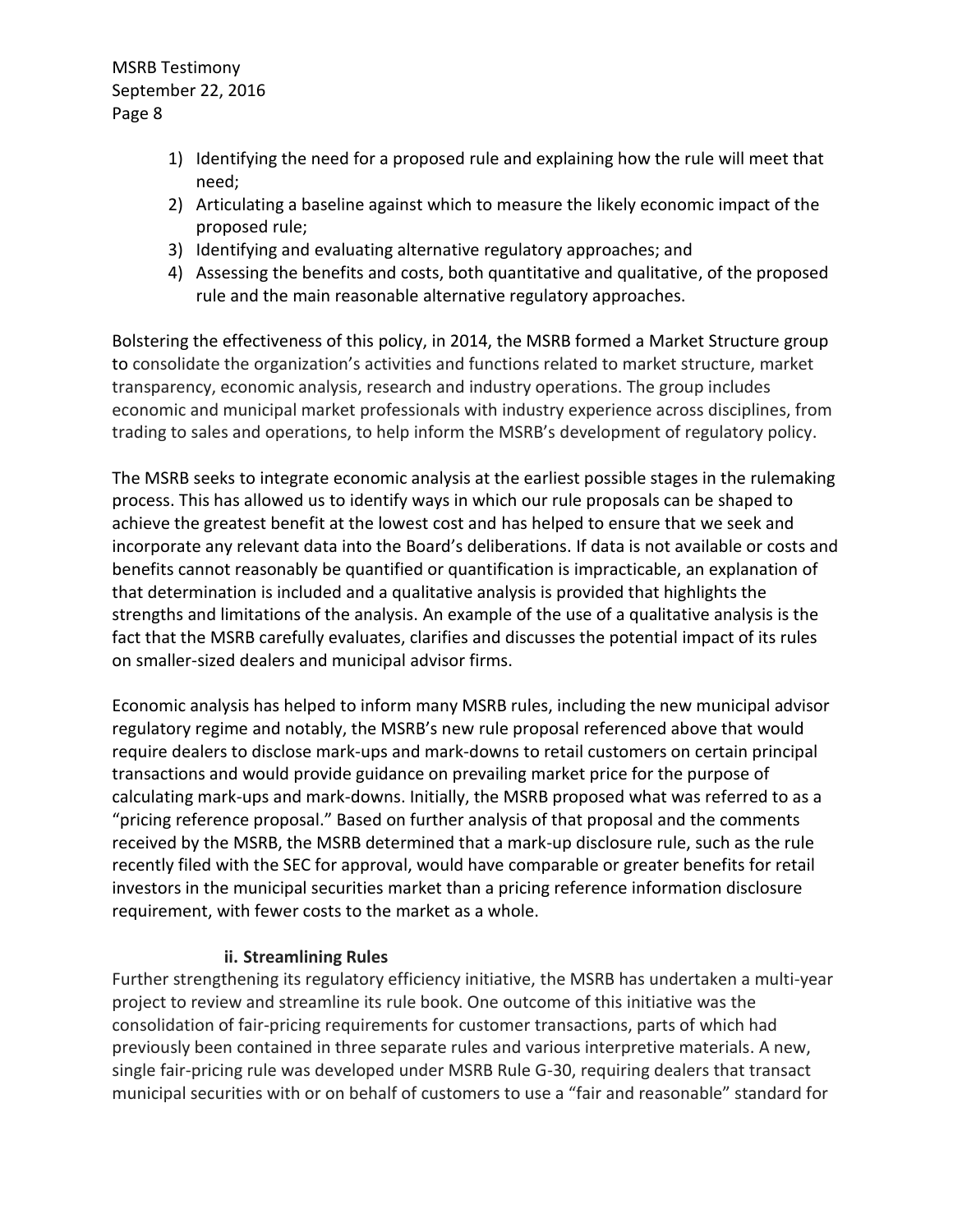the pricing of the security and for any related commission or service charge. The consolidation did not make any substantive change to dealer pricing obligations. Other examples include, but are not limited to, updating procedures regarding open inter-dealer transactions to require a close-out no later than 20 days after settlement to reflect modern dealer operations (MSRB Rule G-12) and consolidation of multiple dealer and municipal advisor registration requirements into a single rule and form (MSRB Rule A-12).

Prior to writing a rule, the MSRB seeks to consider the effectiveness of alternatives that could affect a practice or behavior, including education, outreach, the issuance of best practices, the development of compliance tools, enhanced professional qualifications, more informed enforcement, new transparency products and interpretations. The MSRB engages in rulemaking consistent with its mission, but also seeks to harmonize its rules, where appropriate, with FINRA rules that apply to broker-dealer conduct in order to advance regulatory efficiency.

#### **IV. The MSRB's 2017 Agenda**

The MSRB's agenda for fiscal year (FY) 2017 is governed by its operating plan. It is noteworthy that in FY 2016, the MSRB completed implementation of its core regulatory framework for municipal advisors as authorized by the Dodd-Frank Act, including rules for registration, professional standards of conduct, recordkeeping, professional qualifications; fair dealing; prevention of acts not consistent with a fiduciary duty; supervision and compliance obligations; pay-to-play rules; and gift limitations. MSRB Chair Nathaniel Singer detailed these accomplishments in a September 19, 2016 letter to the Chairs and Ranking Members of the House Financial Services and Senate Banking Committees.

For FY 2017, the MSRB will consider additional requirements to supplement the core municipal advisor regulatory regime and continue to focus on improvements to market transparency. The Board has approved making third-party yield curves available on EMMA, adding a calendar of new municipal bond issues, enhancing the EMMA user experience and exploring the publication of pre-trade market data on EMMA. The MSRB also plans to continue its regulatory efficiency initiative and begin to study the impact of its recently developed municipal advisor regulations.

In a significant new initiative, the MSRB will be enhancing its education program with a new municipal market education platform. Early in September, the MSRB launched MuniEdPro<sup>SM</sup>, a suite of interactive, online courses about municipal market activities and regulations that allow the user to apply MSRB rules to real-world scenarios. This new platform seeks to fulfill a need for professional continuing education resources for the industry, and is also available to any other user interested in increased understanding of the market. Education is key to the MSRB's regulatory efficiency initiatives because outreach and education on existing rules could inform or even limit the need for new rules.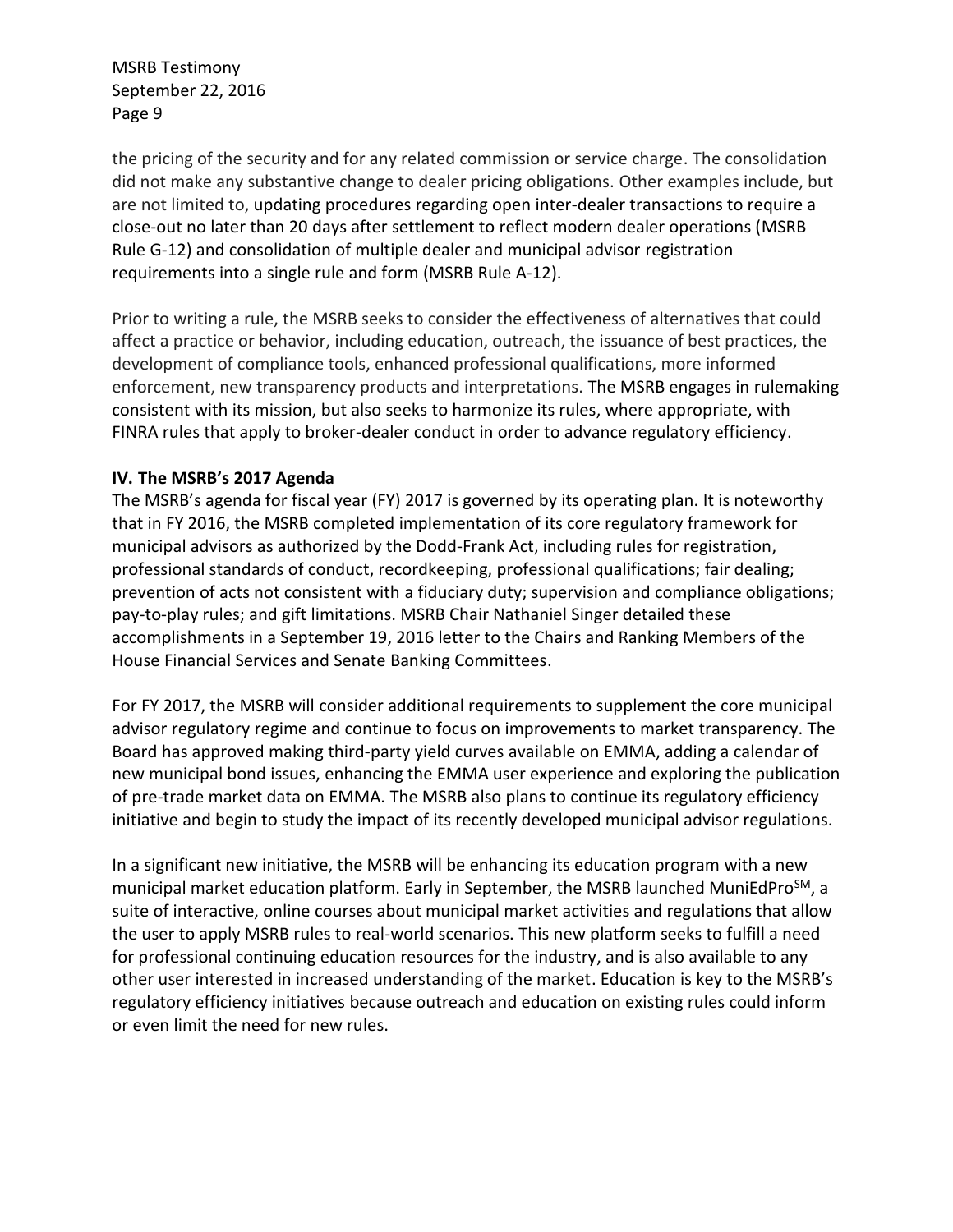#### **V. Conclusion**

The MSRB is pleased to have the opportunity to testify before the Committee today. The MSRB has made significant strides toward municipal securities industry transparency through regulation, EMMA enhancements and education initiatives, including regular communications with state and local government issuers about full and timely disclosures, with an eye towards ensuring we use every means available under the current regulatory framework to strengthen the timeliness and completeness of municipal market disclosures. The MSRB intends to continue to review its existing rules and use economic analysis to inform new rulemaking. These commitments are reflected in our FY 2017 agenda, and we look forward to being available to this Committee to answer questions and identify areas for continued improvement in market regulation and market practices.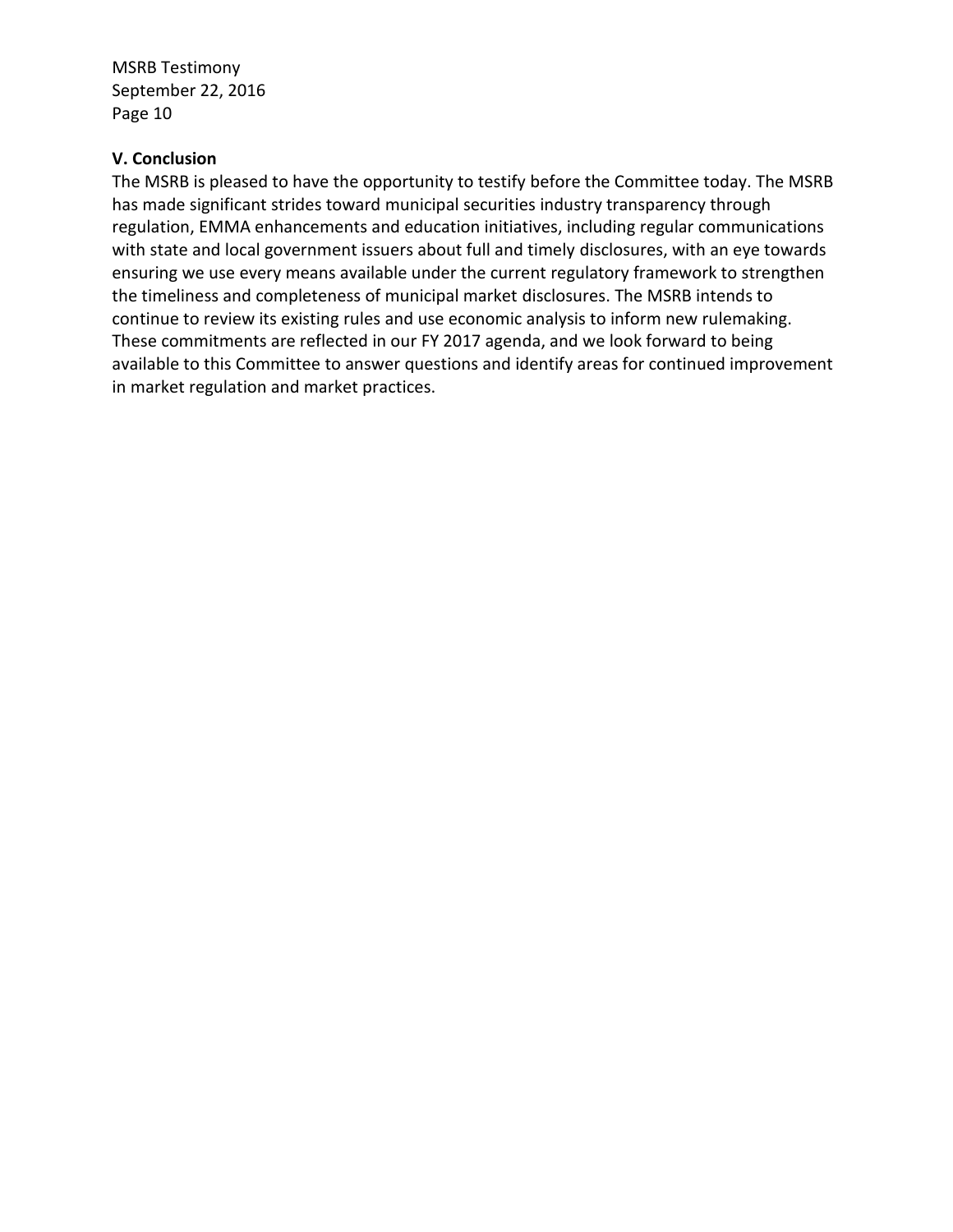

# MSRB Report Card

Initiatives Aligned with Recommendations of SEC's 2012 Report on the Municipal Securities Market



February 2016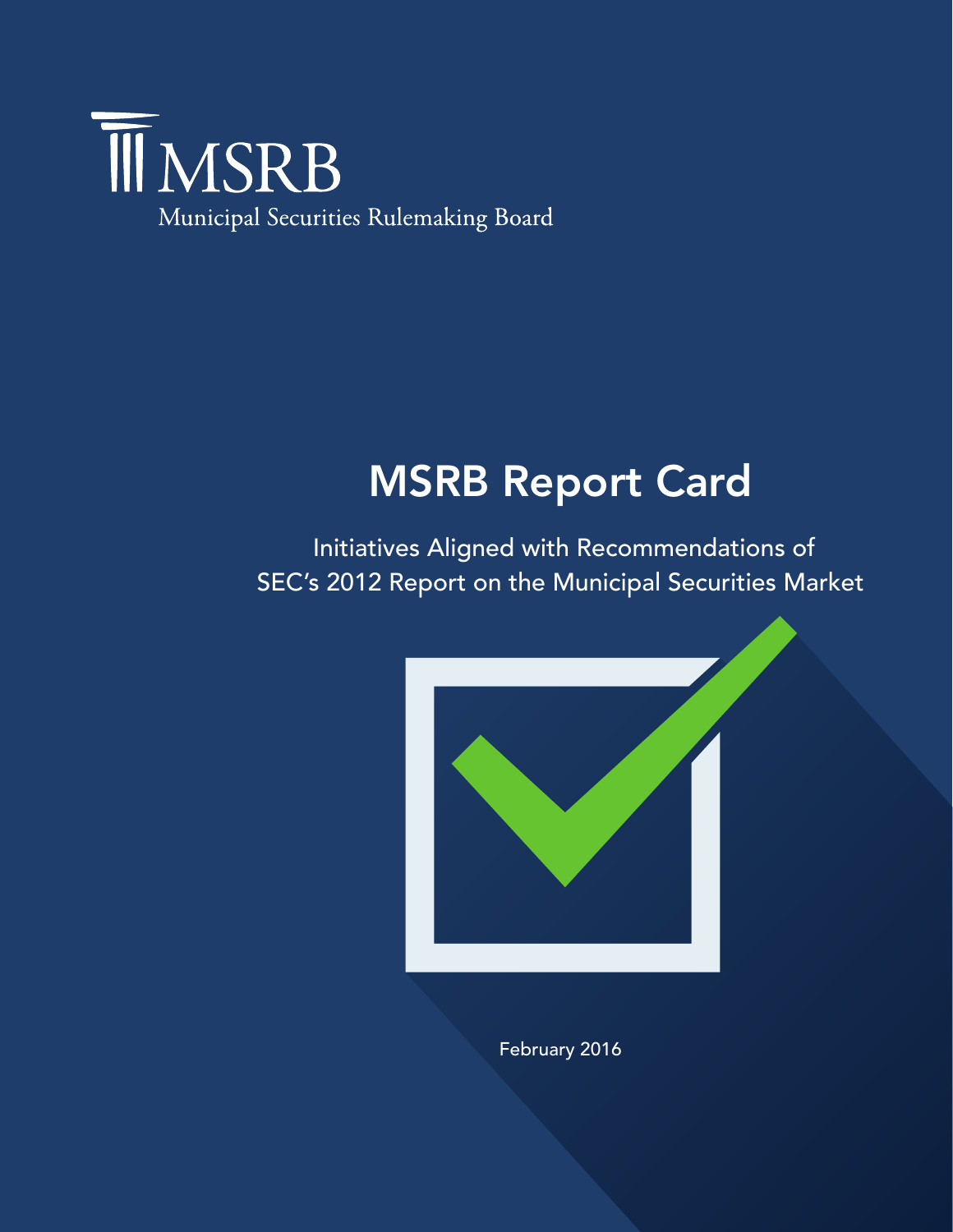

Since 1975, the Municipal Securities Rulemaking Board (MSRB) has been entrusted by Congress to protect municipal securities investors. Informed by the recommendations of the Securities

and Exchange Commission's (SEC) comprehensive 2012 Report on the Municipal Securities Market, the MSRB is building on its strong regulatory foundation to better protect investors. Broadly, the MSRB's current initiatives align with the report's recommendations on market structure and disclosure, with a focus on regulatory cooperation and efficiency.

This report card demonstrates the substantial progress the MSRB has made toward addressing these objectives. The report card also identifies new investor protection initiatives under development.

## **OBJECTIVES**

| Enhance Market Structure. 1     |
|---------------------------------|
| Improve Disclosure Practices 3  |
| Promote Regulatory Efficiency 4 |

#### ABOUT THE MSRB

The MSRB protects investors, state and local governments and other municipal entities, and the public interest by promoting a fair and efficient municipal securities market. The MSRB fulfills this mission by regulating the municipal securities firms, banks and municipal advisors that engage in municipal securities and advisory activities. To further protect market participants, the MSRB provides market transparency through its [Electronic Municipal Market Access \(EMMA®\) website,](emma.msrb.org) the official repository for information on all municipal bonds. The MSRB also serves as an objective resource on the municipal market, conducts extensive education and outreach to market stakeholders, and provides market leadership on key issues. The MSRB is a Congressionallychartered, self-regulatory organization governed by a 21-member board of directors that has a majority of public members, in addition to representatives of regulated entities. The MSRB is subject to oversight by the Securities and Exchange Commission.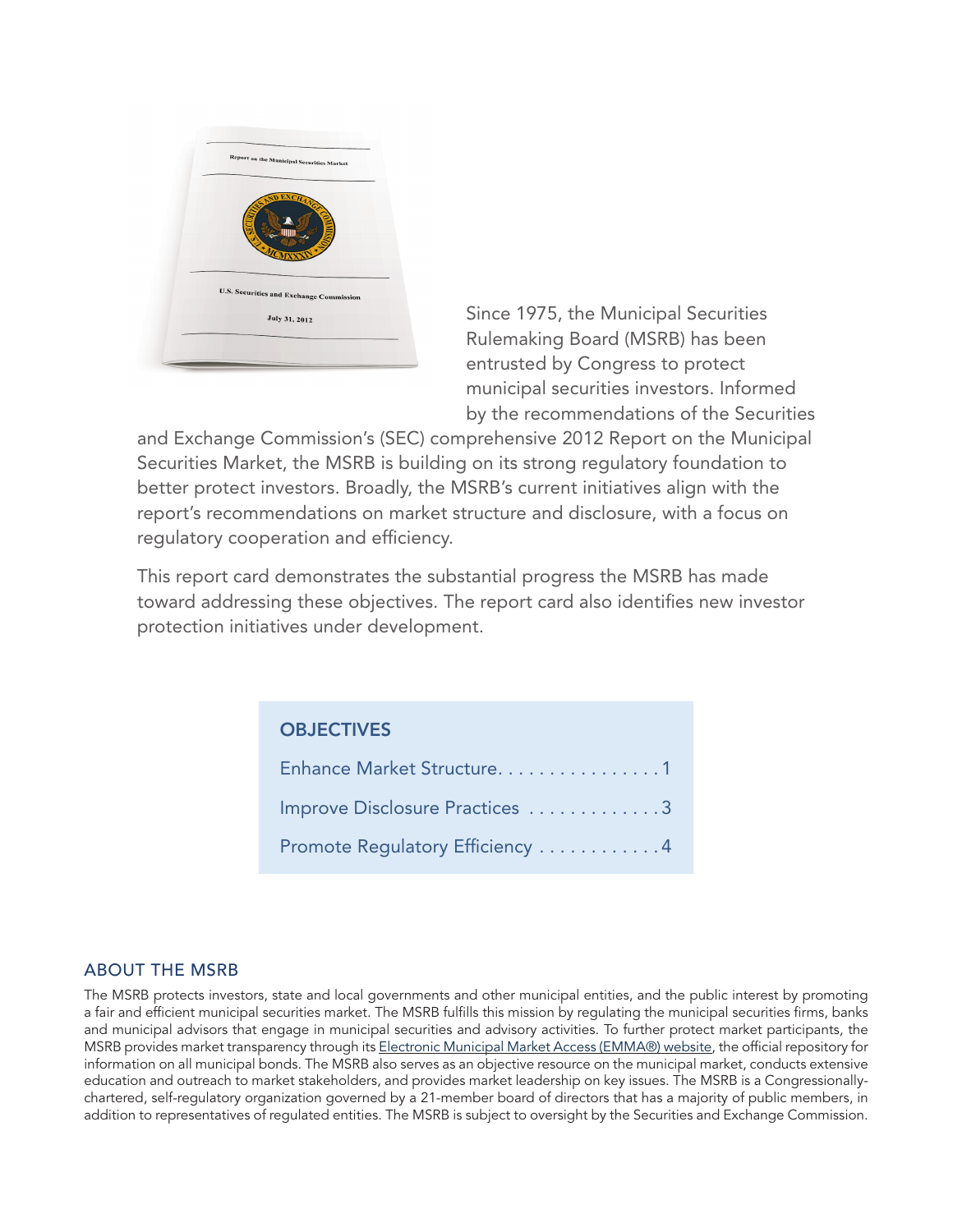## OBJECTIVE: ENHANCE MARKET STRUCTURE

The MSRB has taken meaningful steps to increase price transparency in the municipal securities market and continues to work to enhance the availability of more robust pricing information for the benefit of retail investors.

| <b>SEC REPORT RECOMMENDATIONS</b>                                                                                                                                               | <b>MSRB INITIATIVES</b> |                                                                                                                                            |
|---------------------------------------------------------------------------------------------------------------------------------------------------------------------------------|-------------------------|--------------------------------------------------------------------------------------------------------------------------------------------|
| The MSRB should promptly pursue<br>enhancements to its EMMA website so<br>that retail investors have better access<br>to pricing and other municipal securities<br>information. | $\blacktriangledown$    | Created Price Discovery Tool on EMMA to help investors<br>find and compare prices of securities with similar<br>characteristics            |
|                                                                                                                                                                                 | $\blacktriangledown$    | Created trade detail graphs on EMMA that plot dealer<br>and customer trade prices to facilitate identification of<br>pricing differentials |
|                                                                                                                                                                                 | $\blacktriangledown$    | Developed graphical display of historical trade data to<br>help EMMA users visualize trading trends                                        |
|                                                                                                                                                                                 |                         | Incorporated new issuance data into EMMA Market<br>Statistics section                                                                      |
|                                                                                                                                                                                 |                         | Introduced MyEMMA customized user accounts to<br>enhance investor access to EMMA information through<br>email subscription services        |
|                                                                                                                                                                                 |                         | Provided display of initial offering price and yield on<br><b>EMMA</b>                                                                     |
|                                                                                                                                                                                 | $\blacktriangledown$    | Amended MSRB rules to display in real-time on EMMA<br>par value on all transactions of \$5 million or less                                 |
|                                                                                                                                                                                 |                         | Expanded access to credit ratings on EMMA with addition<br>of Kroll Bond Rating Agency and Moody's Investors<br>Service                    |
|                                                                                                                                                                                 |                         | Provided free educational webinars and tutorials on using<br><b>EMMA</b> features                                                          |
|                                                                                                                                                                                 |                         | Improved calculation of bid-to-cover ratios for auction rate<br>securities                                                                 |
| The Commission and the MSRB could<br>consider ways to encourage the use of<br>ATSs or similar electronic networks that<br>widely disseminate quotes and provide<br>fair access. | $\blacktriangledown$    | New MSRB Rule G-18 on best execution should promote<br>broader use of ATSs                                                                 |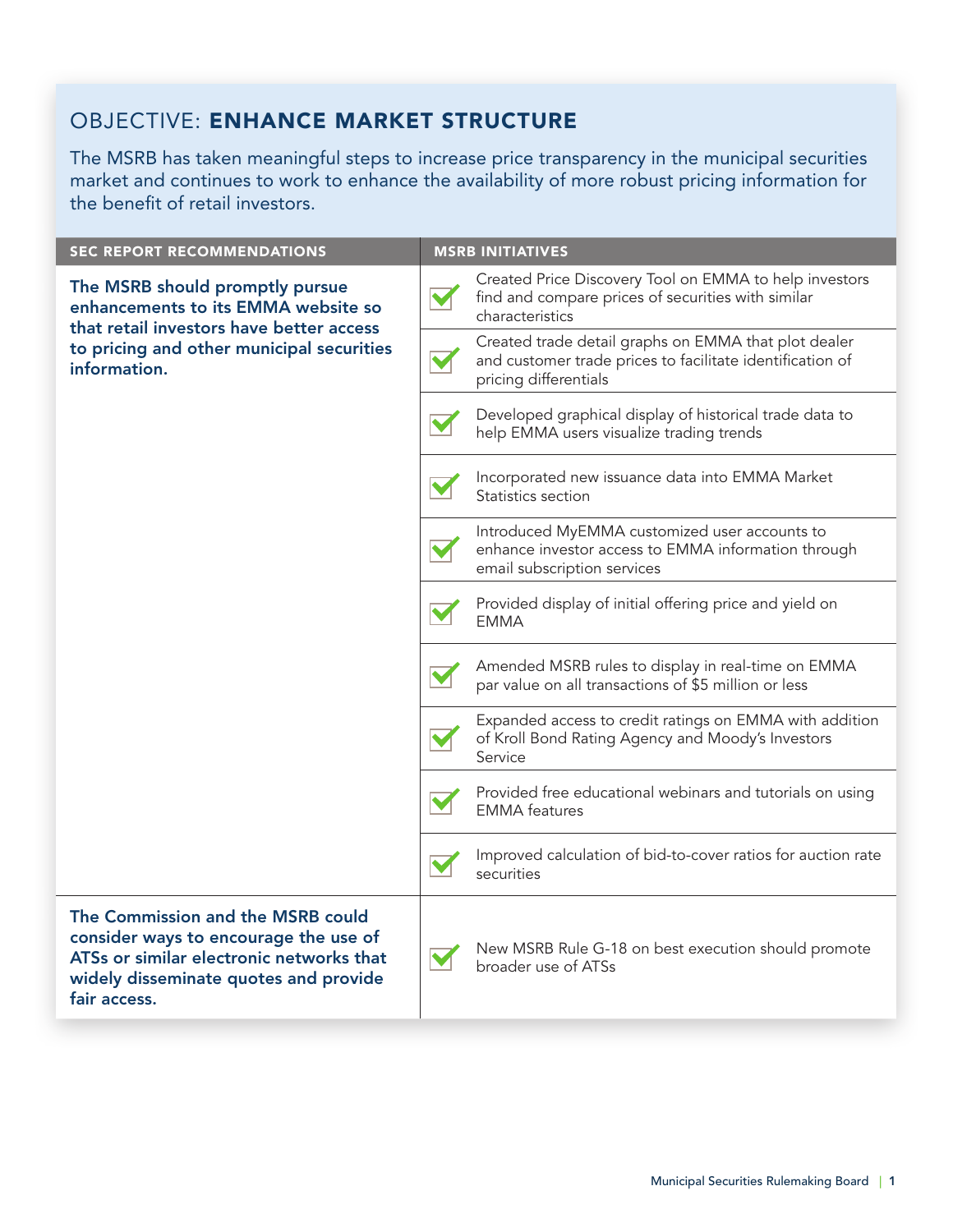# OBJECTIVE: ENHANCE MARKET STRUCTURE *(continued)*

| <b>SEC REPORT RECOMMENDATIONS</b>                                                                                                                                                                                                                                                                                                |                      | <b>MSRB INITIATIVES</b>                                                                                           |
|----------------------------------------------------------------------------------------------------------------------------------------------------------------------------------------------------------------------------------------------------------------------------------------------------------------------------------|----------------------|-------------------------------------------------------------------------------------------------------------------|
| The MSRB should consider a rule that<br>would require municipal bond dealers to<br>seek "best execution" of customer orders<br>for municipal securities.                                                                                                                                                                         | $\blacktriangledown$ | Created new MSRB Rule G-18 on "best execution" of<br>customer orders for municipal securities                     |
|                                                                                                                                                                                                                                                                                                                                  |                      | Published best execution guidance for dealers                                                                     |
| The MSRB could consider rules requiring<br>a brokers' broker with material<br>transaction or dollar volume in municipal<br>securities to publicly disseminate the best<br>bid and offer prices on any electronic<br>network it operates and, on a delayed<br>and non-attributable basis, responses to<br>"bids wanted" auctions. | M                    | Collected extensive public feedback on developing a<br>central transparency platform for pre- and post-trade data |
|                                                                                                                                                                                                                                                                                                                                  | $\mathbf G$          | Collecting and analyzing voluntary pre-trade data from<br>ATSs and broker's brokers                               |
| The Commission and the MSRB should<br>consider initiatives to improve the<br>understanding of retail investors as to<br>the various ways they might buy or sell a<br>municipal bond, and relative advantages<br>and disadvantages of each.                                                                                       | M                    | Published educational materials for retail investors on the<br>way bonds are bought and sold                      |
| The MSRB should consider issuing more<br>detailed interpretive guidance to assist<br>dealers in establishing the "prevailing<br>market price" for a municipal security,<br>for purposes of determining whether<br>the price offered a customer (including<br>any markup or markdown) is fair and<br>reasonable.                  | M                    | Issued draft guidance to assist dealers in establishing the<br>"prevailing market price" of a municipal security  |
| The MSRB should consider requiring<br>municipal bond dealers to disclose to<br>customers, on confirmations for riskless<br>principal transactions, the amount of any<br>markup or markdown.                                                                                                                                      | $\mathbf G$          | Continuing collaboration with FINRA on next steps in<br>developing confirmation disclosure requirements           |
| The MSRB could consider requiring<br>municipal bond dealers to report<br>"yield spread" information to its Real-<br><b>Time Transaction Reporting System to</b><br>supplement existing interest rate, price<br>and yield data.                                                                                                   | $\ddot{\mathbf{v}}$  | Pursuing addition of yield curve(s) on EMMA                                                                       |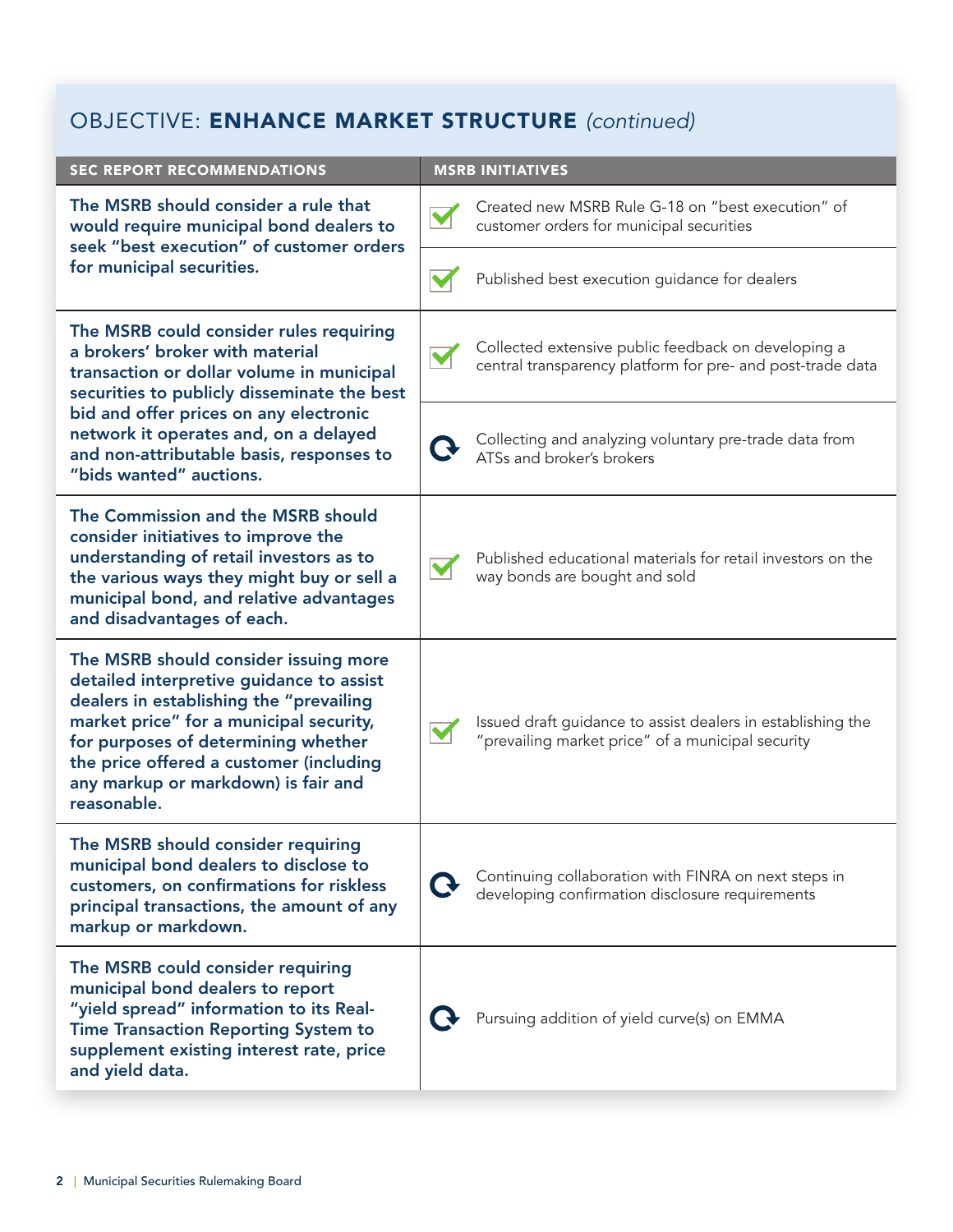## OBJECTIVE: IMPROVE DISCLOSURE PRACTICES

Since 2009, the MSRB has worked to help improve disclosure practices of municipal securities issuers through the operation and enhancement of its EMMA website. In recent years, the MSRB has played a leading role in educating issuers about disclosure best practices and has helped build consensus on issuer disclosure of all types of debt.

| <b>SEC REPORT RECOMMENDATIONS</b>                                                                                                                                                                                                                                                                    |                      | <b>MSRB INITIATIVES</b>                                                                                                                                                                 |
|------------------------------------------------------------------------------------------------------------------------------------------------------------------------------------------------------------------------------------------------------------------------------------------------------|----------------------|-----------------------------------------------------------------------------------------------------------------------------------------------------------------------------------------|
| The Commission should continue to work<br>with the MSRB to enhance EMMA.                                                                                                                                                                                                                             |                      | Created automated email reminders to assist issuers with<br>timely filing of periodic financial disclosures to EMMA                                                                     |
|                                                                                                                                                                                                                                                                                                      |                      | Launched pilot feature on EMMA to provide issuers with<br>unique homepages to enhance accessibility of disclosures                                                                      |
|                                                                                                                                                                                                                                                                                                      |                      | Integrated political contribution disclosures on EMMA,<br>including disclosures concerning bond ballot campaigns                                                                        |
|                                                                                                                                                                                                                                                                                                      |                      | Enhanced EMMA search functionality to facilitate access<br>to disclosures                                                                                                               |
|                                                                                                                                                                                                                                                                                                      |                      | Added feature to help investors locate information about<br>securities that receive new security identifiers following<br>changes to payment of debt service                            |
|                                                                                                                                                                                                                                                                                                      | M                    | Integrated municipal asset-backed security disclosures<br>from SEC Form ABS-15G on EMMA                                                                                                 |
| Municipal market participants should<br>follow and encourage others to follow<br>existing industry best practices and<br>expand and develop additional best<br>practice guidelines in a number of areas<br>to enhance disclosures and disclosure<br>practices in the municipal securities<br>market. | $\blacktriangledown$ | Released market advisory to help issuers understand<br>practices in submitting of financial disclosures to EMMA                                                                         |
|                                                                                                                                                                                                                                                                                                      |                      | Produced multimedia educational resources on<br>financial disclosure, including a podcast reviewing the<br>requirements under SEC Rule 15c2-12 and resources on<br>using EMMA to comply |
|                                                                                                                                                                                                                                                                                                      |                      | Published market advisories calling for additional<br>transparency of undisclosed bank loans, additional debt in<br>any form and debt-like obligations                                  |
|                                                                                                                                                                                                                                                                                                      |                      | Published directory of industry resources about disclosure<br>best practices                                                                                                            |
| The Commission could consider<br>amendments to Exchange Act Rule<br>15c2-12 to further improve the<br>disclosures made regarding municipal<br>securities.                                                                                                                                            | M                    | Provided comment letter to SEC offering assistance in<br>review of Rule 15c2-12 to ensure it reflects current market<br>practices, including increasing reliance on bank loans          |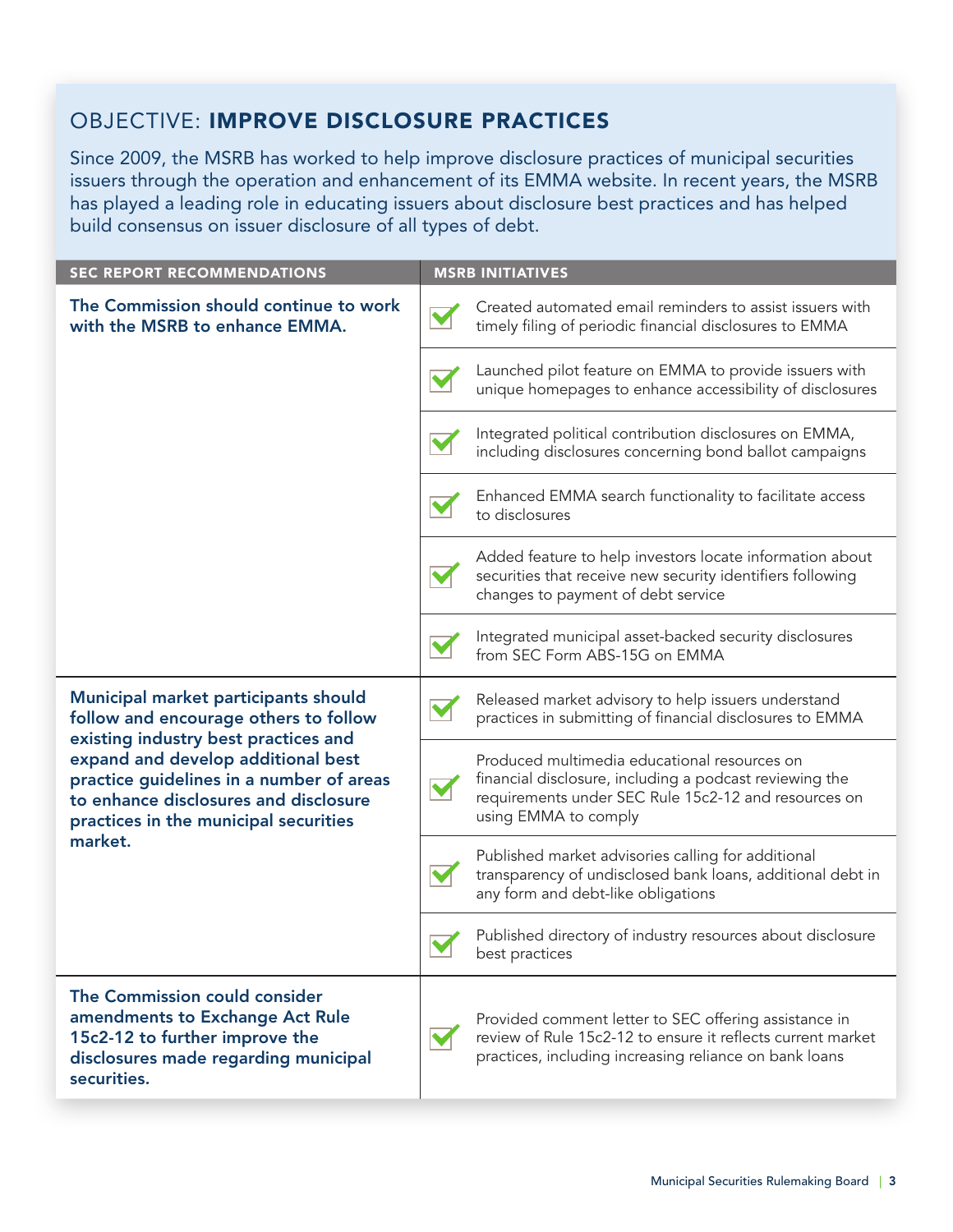## OBJECTIVE: PROMOTE REGULATORY EFFICIENCY

The MSRB promotes regulatory efficiency by ensuring that new and existing municipal securities regulations function as efficiently as possible and are consistent with those of other regulators as appropriate.

| <b>SEC REPORT RECOMMENDATIONS</b>                                                                                                                                                                                 | <b>MSRB INITIATIVES</b> |                                                                                                                                                                                                                         |
|-------------------------------------------------------------------------------------------------------------------------------------------------------------------------------------------------------------------|-------------------------|-------------------------------------------------------------------------------------------------------------------------------------------------------------------------------------------------------------------------|
| The Commission should continue the<br>collaborative work with the MSRB,<br>especially in identifying potential rule<br>changes or new rules that could address<br>some of the issues discussed in this<br>Report. |                         | Revised MSRB Rule G-19 to generally harmonize its<br>provisions with FINRA's suitability rule                                                                                                                           |
|                                                                                                                                                                                                                   |                         | Codified existing Rule G-17 guidance on the time-of-trade<br>disclosure obligations of dealers                                                                                                                          |
|                                                                                                                                                                                                                   |                         | Clarified retail order periods to ensure issuers can provide<br>investors with access to bonds in the primary market and<br>required underwriters to communicate issuer's retail order<br>requirements to the syndicate |
|                                                                                                                                                                                                                   |                         | Amended MSRB Rule G-11 to limit dealers from<br>consenting to amendments to bond authorizing<br>documents for municipal securities except in limited<br>circumstances                                                   |
|                                                                                                                                                                                                                   |                         | Amended MSRB Rule G-39 on telemarketing to more<br>closely align with similar rules of the Federal Trade<br>Commission                                                                                                  |
|                                                                                                                                                                                                                   |                         | Adopted new fair pricing Rule G-30 that combines<br>elements of Rule G-18 and former Rule G-30, and<br>incorporates Rule G-17 interpretive guidance on fair<br>pricing                                                  |
|                                                                                                                                                                                                                   |                         | Conducted review of uniform practice rules to identify<br>opportunities for modernization of outdated or redundant<br>regulations                                                                                       |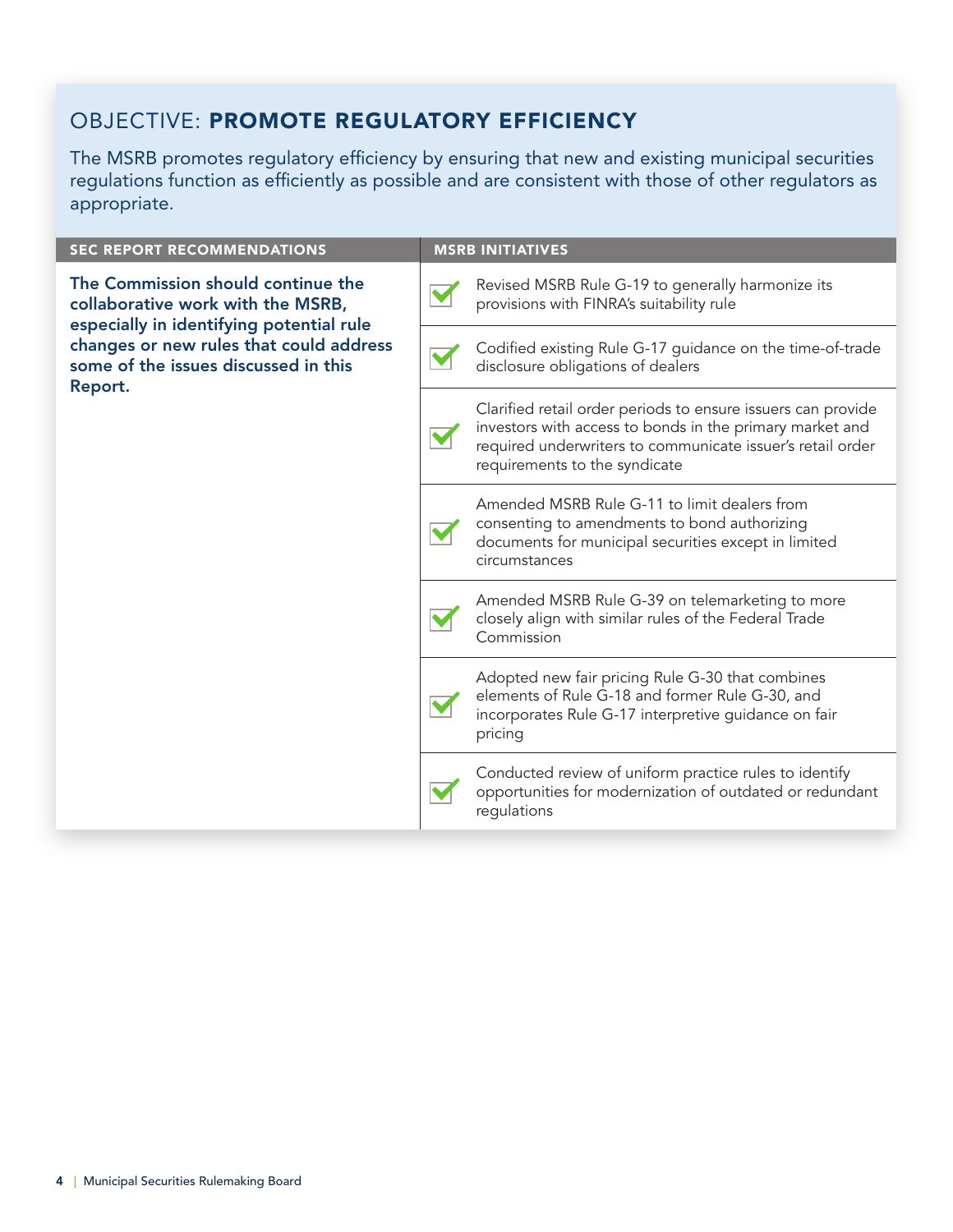

Visit the "Market Leadership" area of the MSRB's website at [www.msrb.org](http://www.msrb.org) to read more about the MSRB's investor protection initiatives related to:

- Market Structure
- Municipal Market Disclosure
- Regulatory Efficiency